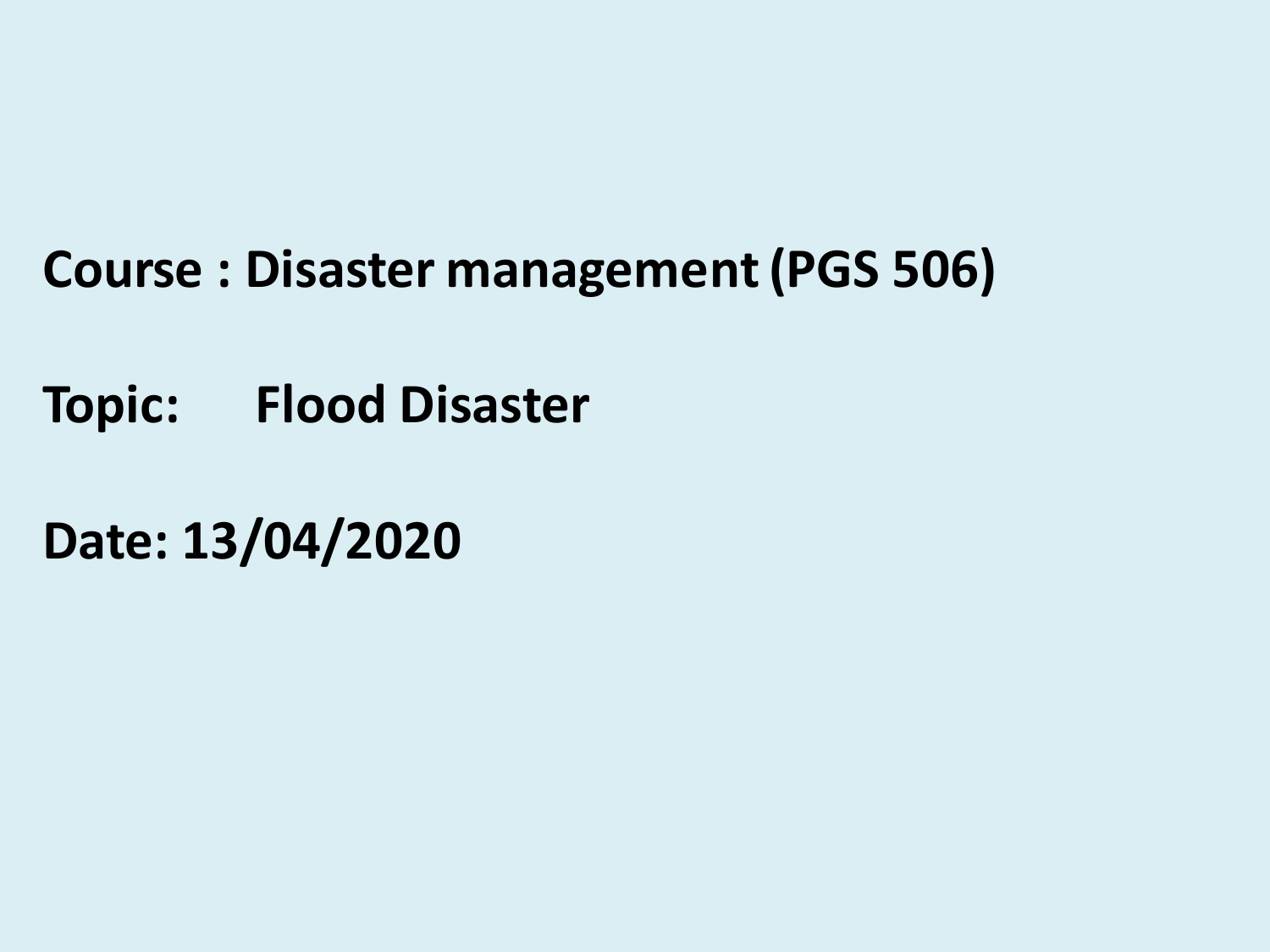### **Flood**

- A. Floods are among the most frequent natural disasters.
- B. Flood is a state of high water level along a river channel or on the coast that leads to inundation of land, which is not usually submerged. Floods may happen gradually and also may take hours or even happen suddenly without any warning due to breach in the embankment, spill over, heavy rains for several hours etc.
- C. Flash floods occur suddenly due to rapidly rising water along a stream or low-lying area. A flood is an excess of water (or mud) on land that's normally dry and is a situation wherein the inundation is caused by high flow, or overflow of water in an established watercourse, such as a river, stream, or drainage ditch; or ponding of water at or near the point where the rain fell. This is a duration type event.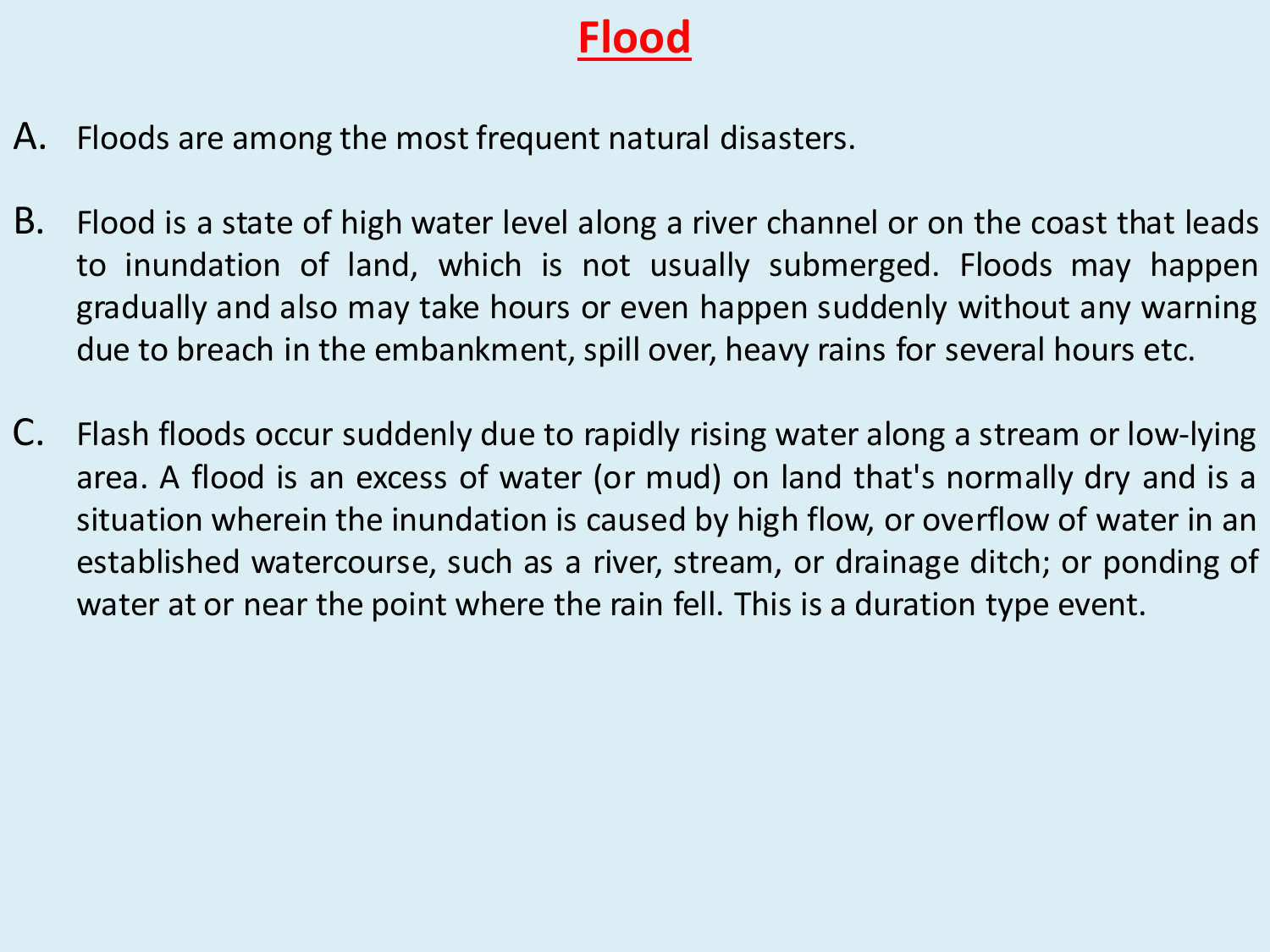# **Types of Floods**

**Flash Floods:** Floods occurring within six hours, mainly due to heavy rainfall associated with towering cumulus clouds, thunderstorms, tropical cyclones or during passage of cold weather fronts, or by dam failure or other river obstruction. Flash floods are characterised by very fast rise and recession of flow of small volume and high discharge, which causes high damages because of suddenness. This occurs in hilly and not too hilly regions and sloping lands where heavy rainfall and thunderstorms or cloudbursts are common. Depression and cyclonic storms in the coastal areas also cause flash floods.

**River Floods**: Floods caused by precipitation over a large catchments area, melting of snow or both. Built up slowly or on a regular basis, these floods may continue for days or weeks. The major factors of these floods are moisture, vegetation cover, depth of snow, size of the catchments basin, etc.

**Coastal Floods**:- Floods associated with cyclonic activities like Hurricanes, Tropical cyclones, etc. generating a catastrophic flood from rainwater which often aggravate wind-induced storm and water surges along the coast.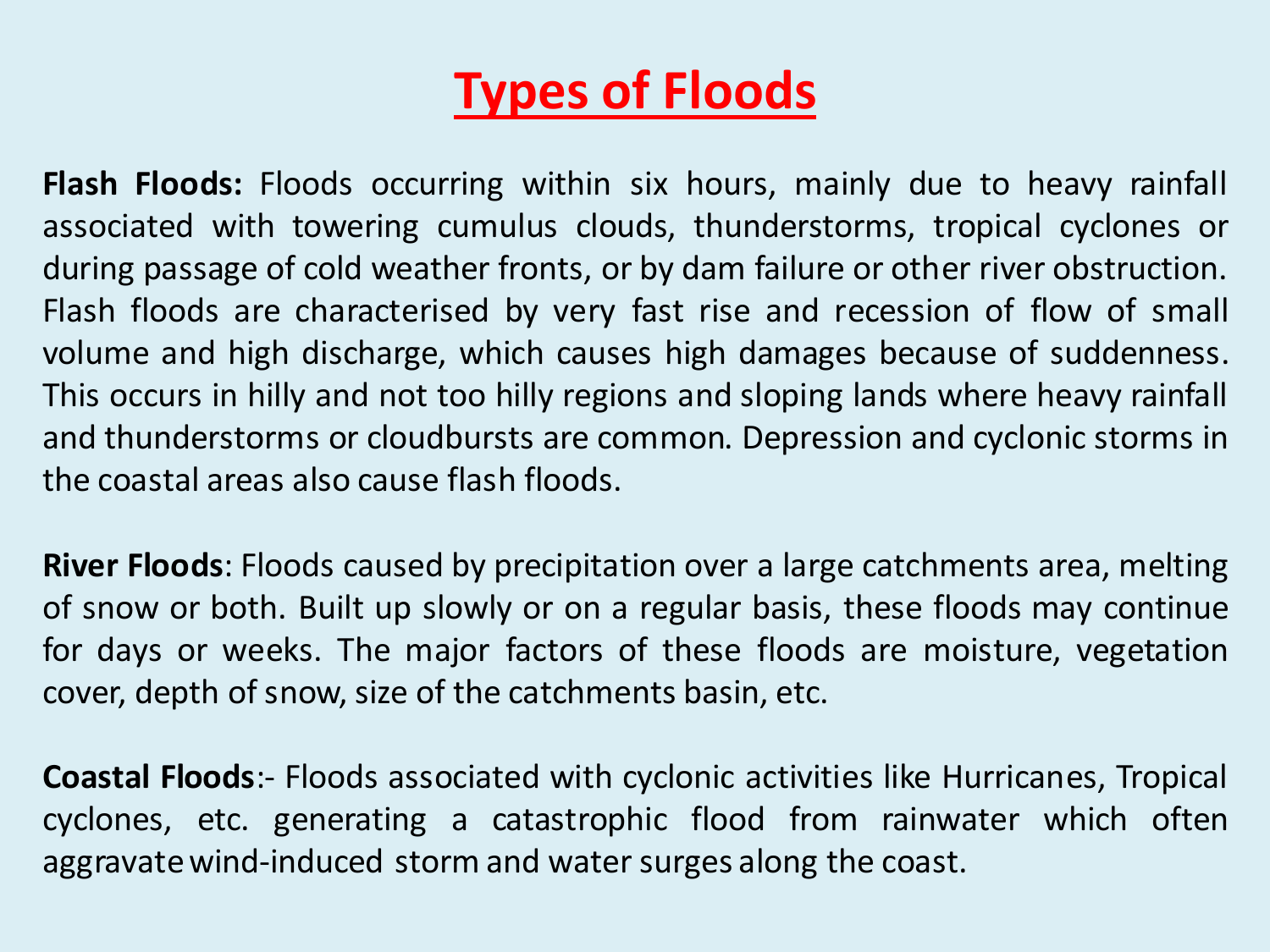**Urban Flood:** As land is converted from agricultural fields or woodlands to roads and parking lots, it loses its ability to absorb rainfall. During periods of urban flooding, streets can become swift moving rivers, while basements can become death traps as they fill with water. The problem of urban flooding has become serious.

**Ice Jam:** Floating ice can accumulate at a natural or human-made obstruction and stop the flow of water thereby causing floods. Flooding too can occur when there the snow melts at a very faster rate.

**Glacial Lake Outbursts Flood (GLOF):** Many of the big glaciers which have melted rapidly and gave birth to the origin of a large number of glacier lakes. The accumulation of water in these lakes has been increasing rapidly and resulting sudden discharge of large volumes of water and debris and causing flooding in the downstream.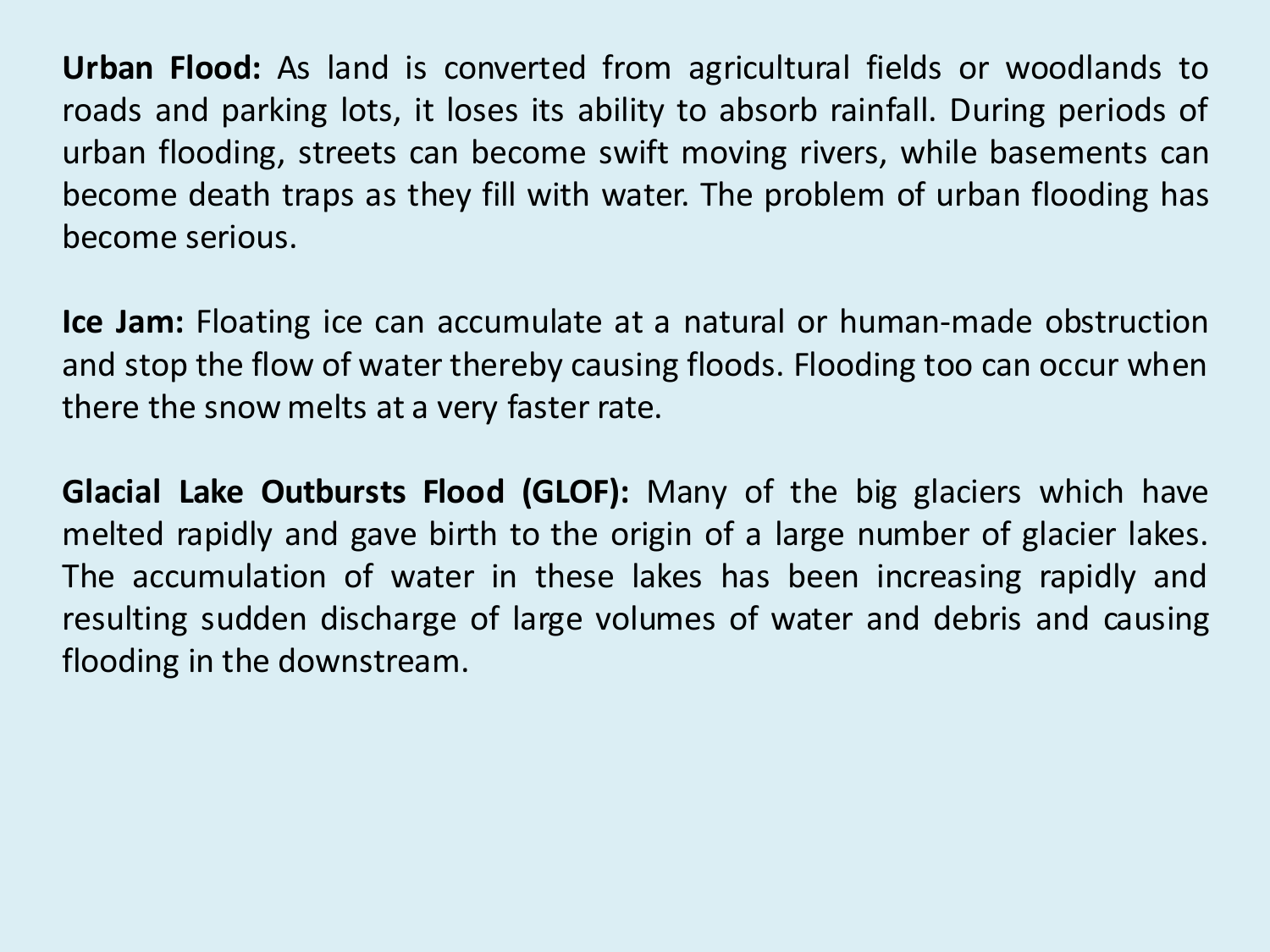# **Causes of Floods**

### **The primary causes for Floods are:**

- 1. Intense rainfall when the river is flowing full.
- 2. Excessive rainfall in river catchments or concentration of runoff from the tributaries and river carrying flows in excess of their capacities.
- 3. Cyclone and very intense rainfall when the EL Nino effect is on a decline.
- 4. Synchronization of flood peaks in the main rivers or their tributaries.
- 5. Landslides leading to obstruction of flow and change in the river course.
- 6. Poor natural drainage system.
- 7. Backing water in tributaries at their confluence with the main river.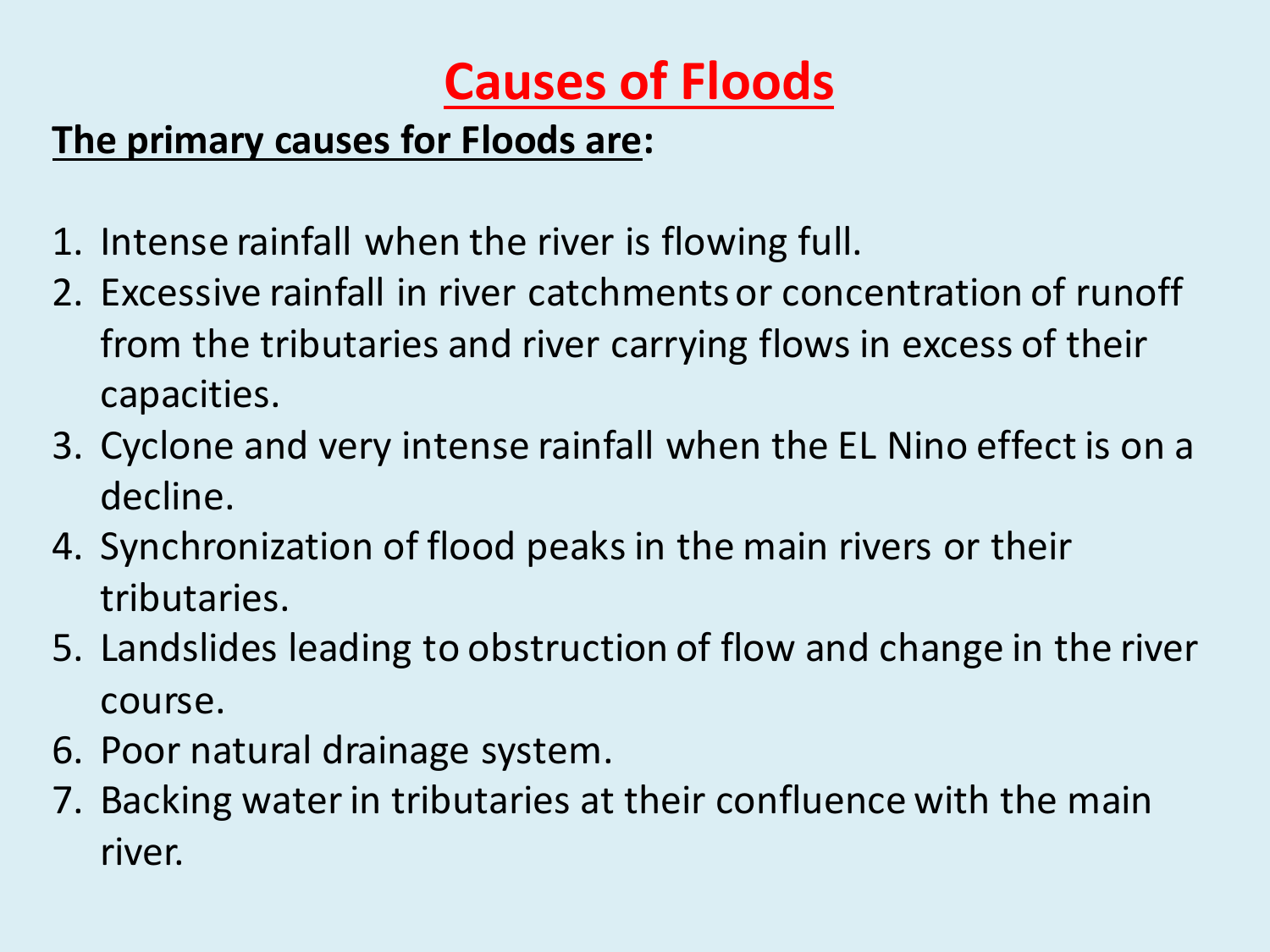## **Flood prone areas**

India is one of the most flood prone countries in the world. India's high risk and vulnerability is highlighted by the fact that 40 million hectares is prone to floods. The frequency of major floods is more than once in five years. Most of the floods occur during the monsoon period and are usually associated with tropical storms or depressions, active monsoon conditions and break monsoon situations.

Floods occur in almost all rivers basins in India. Brahmaputra, Ganga, Narmada, Tapti, Mahanadi, Krishna & Cauvery are the most flood prone areas.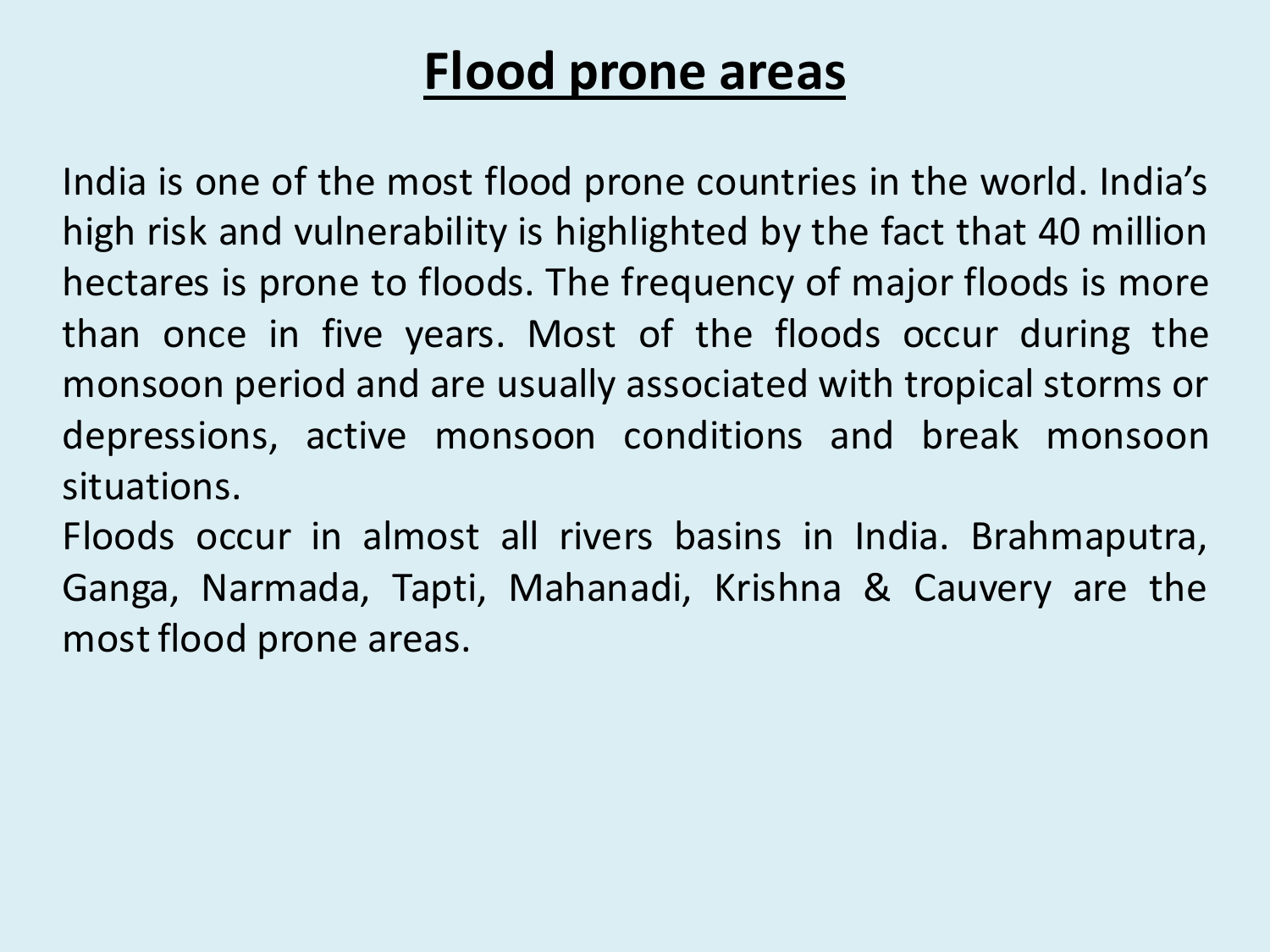## **Damages Caused by Floods/Flood Impact**

The most important consequence of floods is the loss of life and property. Structures like houses, bridges; roads etc. get damaged by the gushing water, landslides triggered on account of water getting saturated, boats and fishing nets get damaged. There is huge loss to life and livestock caused by drowning. Lack of proper drinking water facilities, contamination of water (well, ground water piped water supply) leads to outbreak of epidemics, diarrhoea, viral infection, malaria and many other infectious diseases. Flooding also leads to a large area of agricultural land getting inundated as a result there is a huge crop loss. This results in shortage of food, and animal fodder. Floods may also affect the soil characteristics. The land may be rendered infertile due to erosion of top layer or may turn saline if sea water floods the area. Heavy flood damages had occurred in the country during the monsoons of the years 1955, 1971, 1973, 1977, 1978, 1980, 1984,1988, 1989, 1998 and 2004.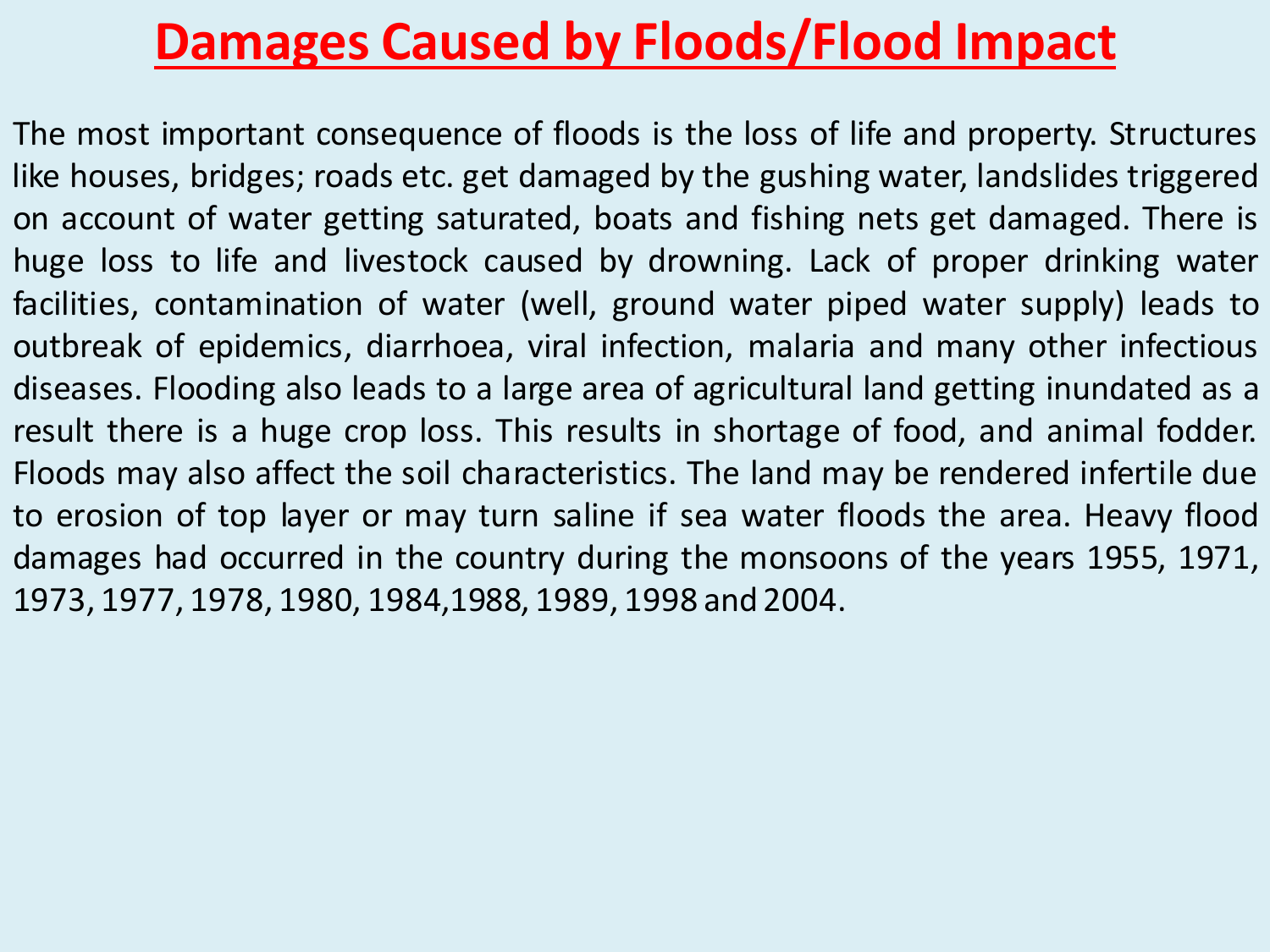## Flood damages

|                     | Maximum        | Average |
|---------------------|----------------|---------|
| Area affected       | 175 (1978)     | 75.1    |
| (in lakh hectares)  |                |         |
| Crop area affected  | 101.5 (1988)   | 35.1    |
| (in lakh hectares)  |                |         |
| Population affected | 7.045 (1978)   | 3.284   |
| (in crores)         |                |         |
| Houses damaged      | 35.1 (1978)    | 12.2    |
| (in lakhs)          |                |         |
| Cattle heads lost   | 618248 (1979)  | 94830   |
| Human lives lost    | 11316 (1977)   | 1587    |
| Damage to public    | 5604.46 (1998) | 820.67  |
| utilities (in Rs.   |                |         |
| crores)             |                |         |
| Total damages (in   | 8864.54 (1998) | 1805.18 |
| Rs. crores)         |                |         |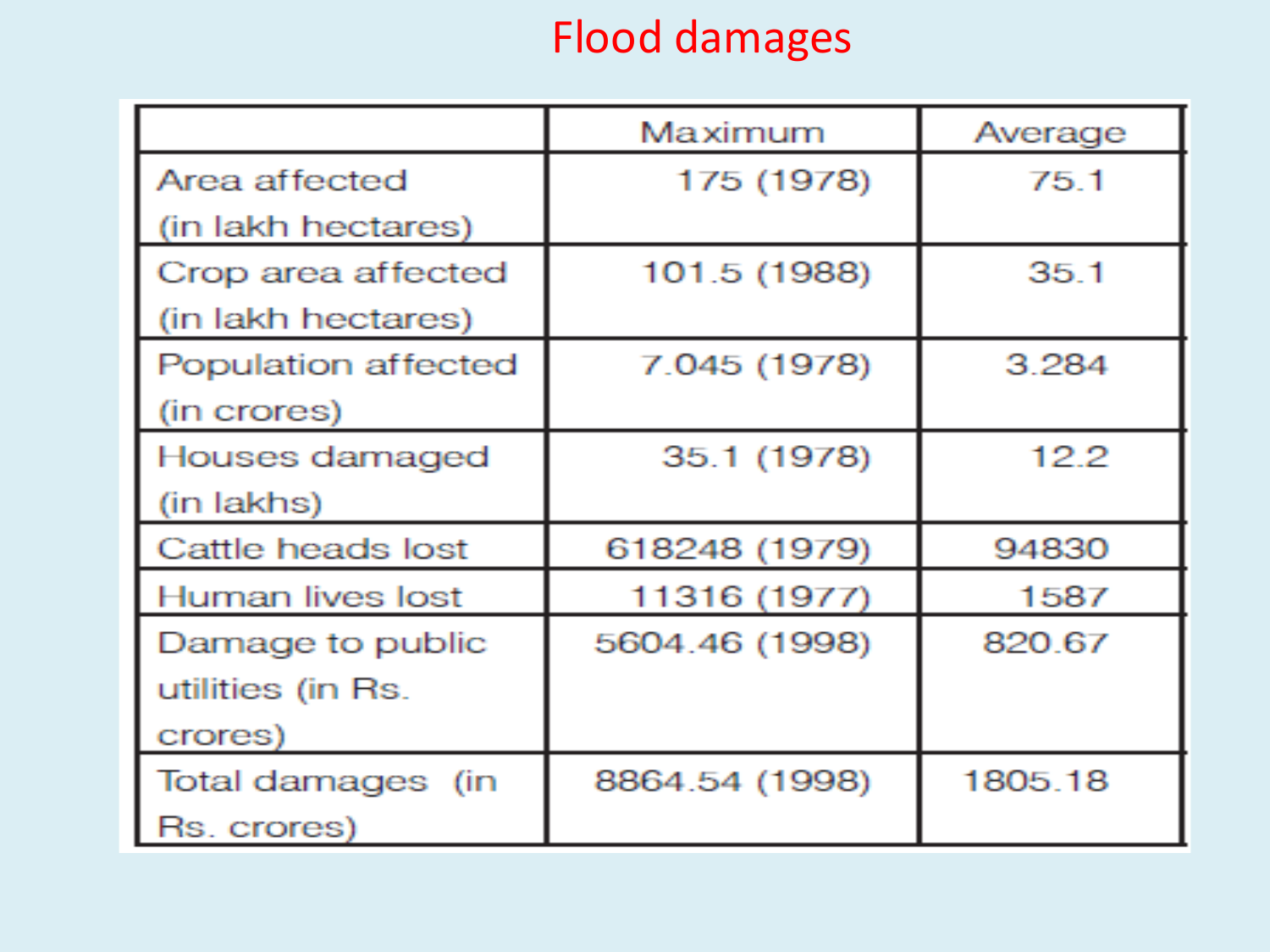# **Flood Prevention, Preparedness and Mitigation**

Since ages, people have coped and learned to live with floods. They have generally settled in areas away from flood and have adapted agricultural practices which can sustain in flood waters. Traditional methods based on locally available resources have been used to minimize the damages during flood. With the increase in population, flood prone areas have been occupied and this is a principal factor in the huge losses presently seen. The various mitigation measures for flood can be categorized into structural and non structural measures.

### **Regulation and Enforcement**

Unplanned and unregulated developmental activities in the flood plains of the rivers and encroachments into the waterways have led to increase in flood losses as well as flood risk. The colossal loss of lives and property due to the flooding of the towns and cities and the areas which get flooded almost every alternate year is a recent phenomenon and effective steps are required for regulating unplanned growth in the flood plains and preventing encroachment in the waterways.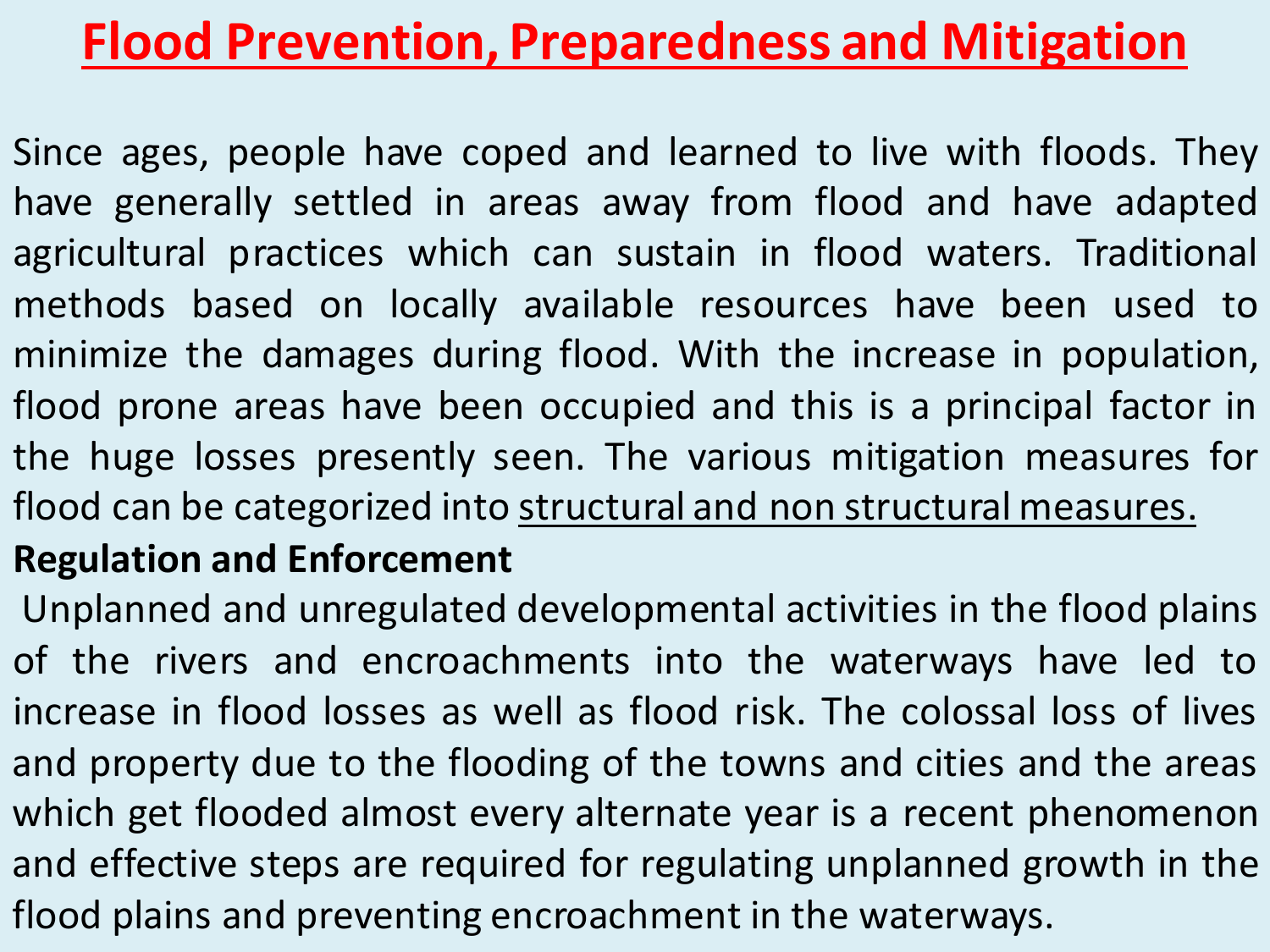## **Capacity Development:**

The central government and the state governments are required to take steps for capacity development for taking effective and sustainable preventive, preparatory and mitigative measures in pre-floods stage and effective and prompt response during- and post-floods stages.

### **Flood Response**

An effective and prompt response to floods is very important for minimising the loss of lives and properties and providing immediate relief to the affected people. The role of communities and NGOs is vital in search, rescue and relief operations. Immediate medical assistance to the affected people and steps for prevention of outbreak of epidemics after the floods are essential components of flood response. As per provisions of the Disaster Management Act, 2005, the GOI has constituted National Disaster Response Force (NDRF) for the purpose of specialised response to disasters.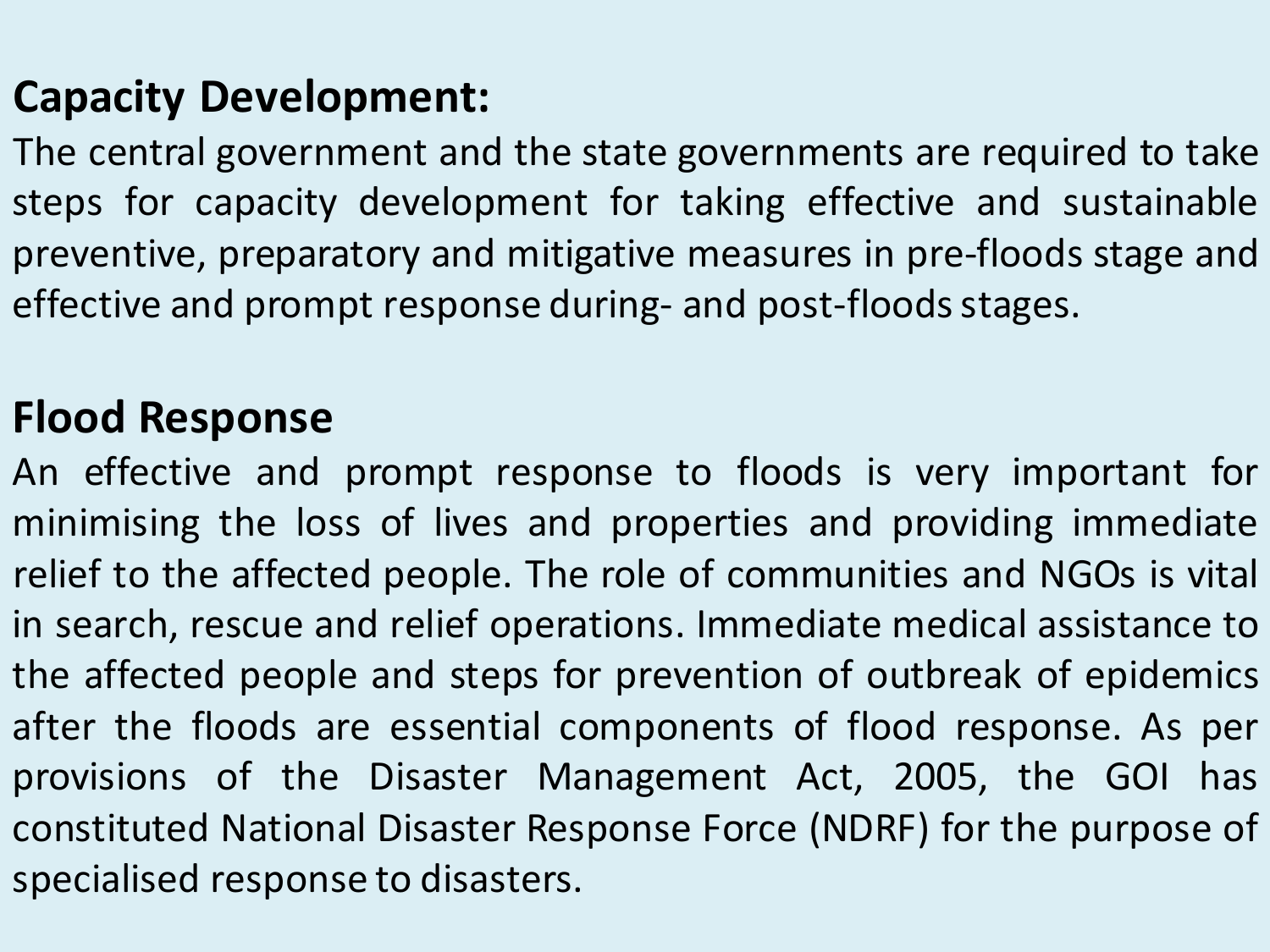## **Embankments**

This has been one of the **major structural approaches** in which the river is restricted to its existing course and prevented from overflowing the banks. Usually embankments are constructed with earth but at some places masonry and concrete walls are also used. However what is important is to note here that embankments are designed to provide a degree of protection against flood of a certain frequency and intensity or a maximum recorded flood depending on the location and economic justification. During recent times, divergent views have emerged concerning effectiveness of embankment. While there are serious concerns over their usefulness over a long time frame, there have also been arguments in favor such as providing only road communication during flood seasons and shelter in low lying areas. Studies on effectiveness of embankments conducted around the world, have pointed out some of the problems such as poor congestion in protected areas, silting of rivers which not only means rising river bed level and consequent decrease in carrying capacity but also depriving neighbouring agricultural land from fertile soil and ground water recharge. There have also been concerns on the issue of embankment capacity to withstand erosion.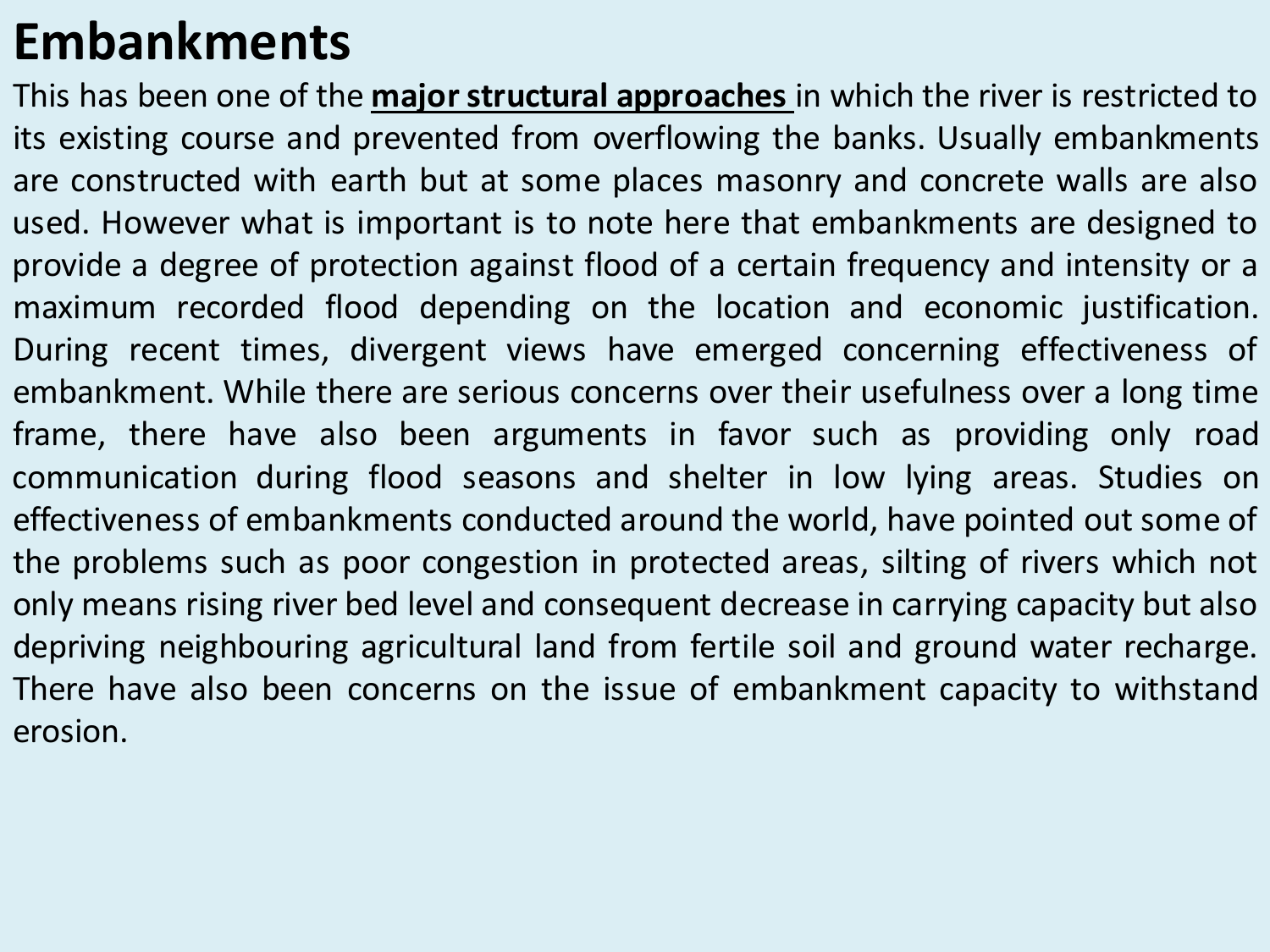### **Dams, Reservoirs and other Water Storage Mechanism**

Dams, reservoirs and other water storages, both natural and manmade, are an effective means for reducing the flood peaks in the rivers. The important role played by them in flood moderation and comprehensive mechanism for the operation and regulation of reservoirs, which takes into account the international, inter-state and inter-regional aspects. As large dams and reservoirs have potential for huge damage guidelines for ensuring safety thereof have also been detailed therein.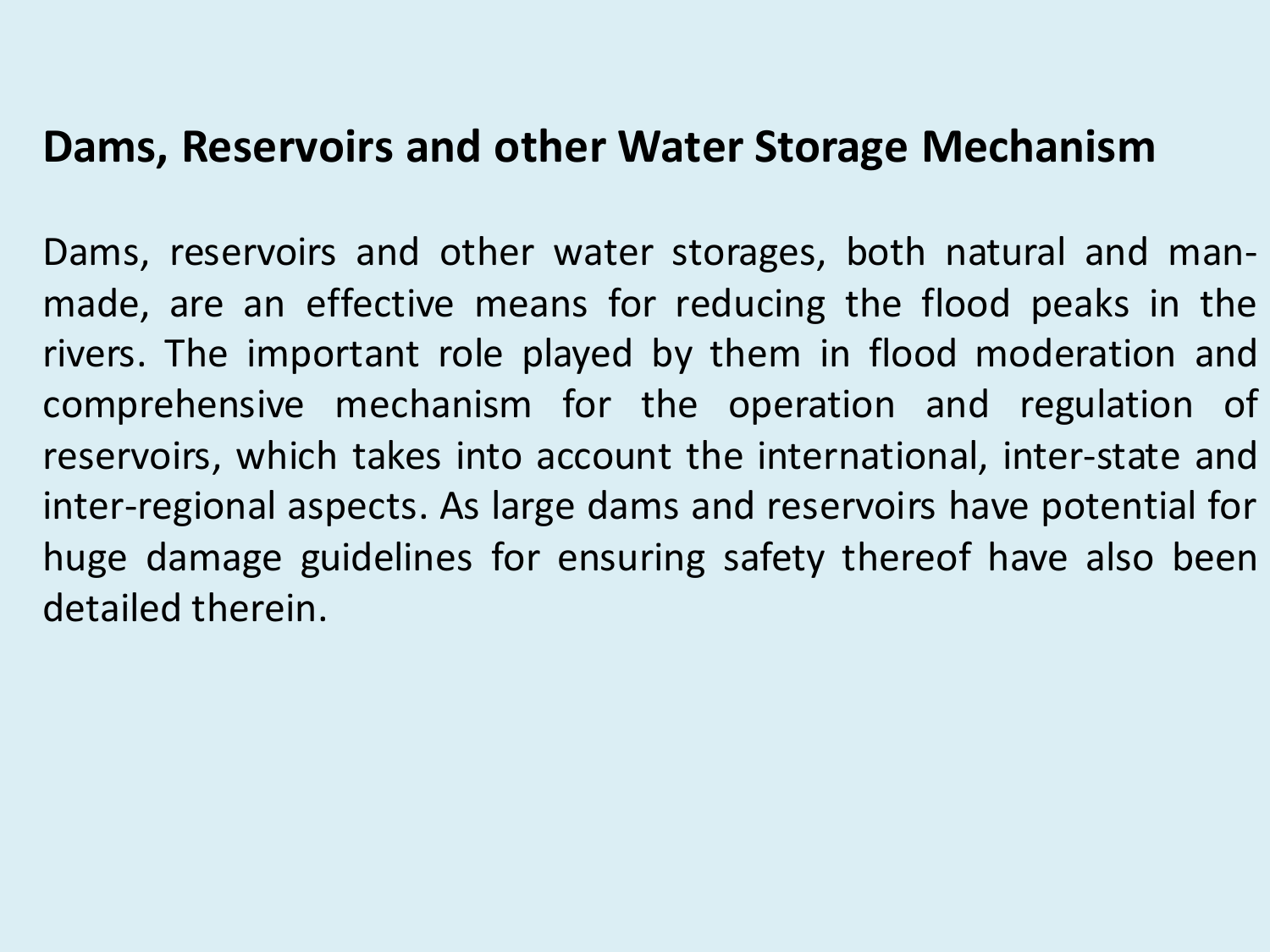#### **Channel Improvements**

The aim of Channel Improvements is to increase the area of flow or velocity of flow or both to increase carrying capacity. Normally this measure involves high cost and there are also problems of topographical constraints to execute such a measure.

### **De-silting and Dredging of Rivers**

The de silting approach is still to be perfected in the sense that various committees and expert groups appointed by Government of India are yet to recommend this measure as an effective mitigation strategy. However, selective de silting and dredging of rivers at outfalls/confluences or local reaches can be adopted.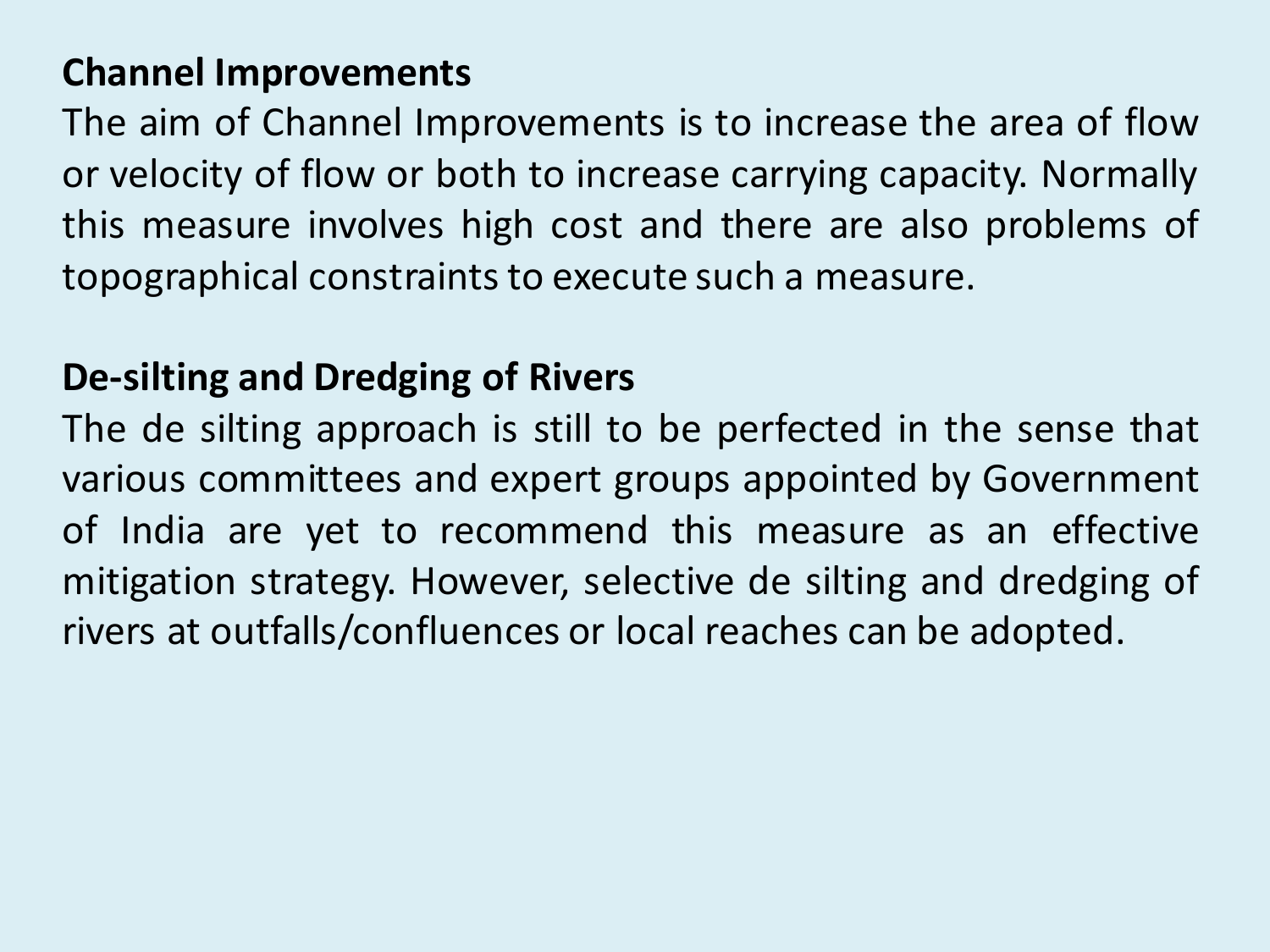### **Drainage Improvement**

This aims at construction of new channels or improving capacity of existing channels to decongest and prevent flooding. However, what is important is to ensure that such an approach do not cause congestion and flooding in downstream areas.

### **Diversion of Flood Water**

This involves diverting all or part of flood water into natural or artificial constructed channels which may be within or outside the flood plain. The diverted water may or may not be returned to the river at a down stream. Usually effective to prevent flooding around cities, the flood spill channel for Srinagar and the supplementary drain in Delhi are examples of this approach.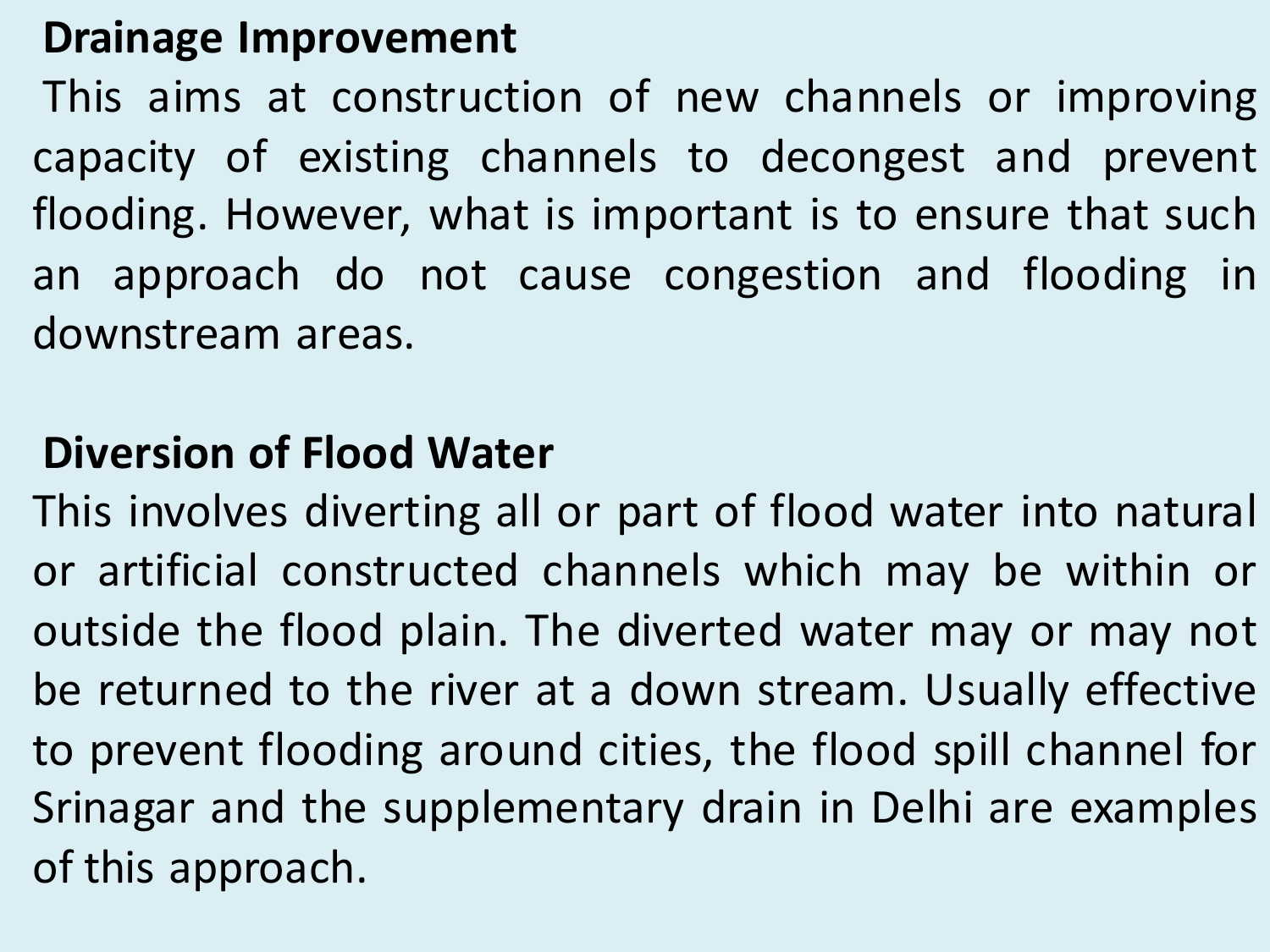#### **Catchments Area Treatment**

The aim in this approach is to provide protection to catchment areas through measures such as afforestation which minimize siltation of reservoirs and silt load in the rivers. This can be a very useful approach to control flood peaks and suddenness of run offs.

### **Sea Walls/Coastal Protection Works**

The construction of Sea walls and other such work, try to prevent flooding from Sea water. These are highly cost intensive apart from the fact that complexity of sea behavior and other environmental aspects should also be considered.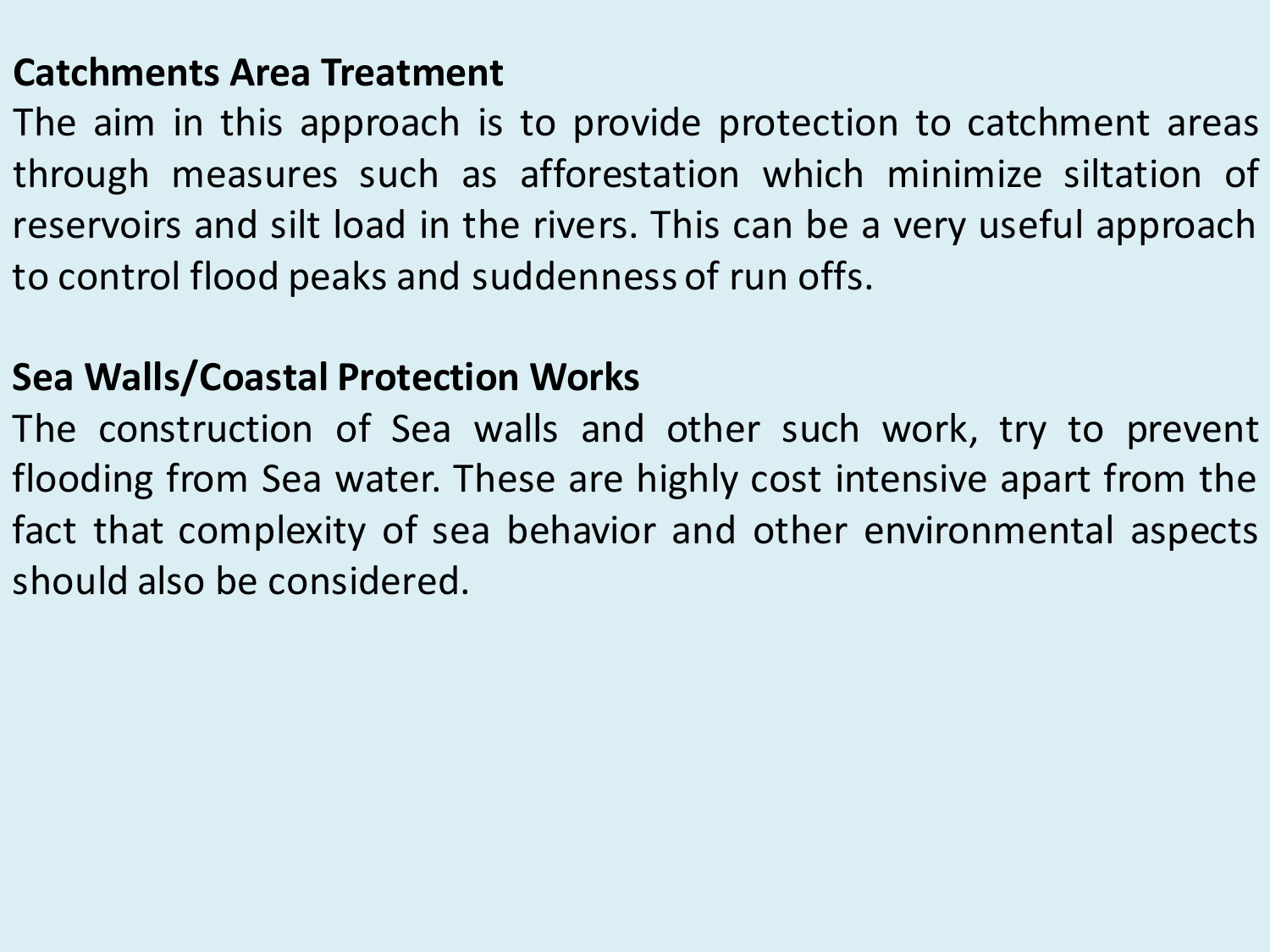#### **Non-Structural Measures**

#### **Flood Plain Zoning**

The basic idea here is to regulate land use in the flood plain in order to restrict the damages. It aims at determining the location and extent of areas for developmental activities so that damage is minimized. It lays down guidelines for various types of development so that adequate mitigation is built for the worst flood scenario. There can be different consideration for preparing flood plain zoning for example, one can locate parks, playgrounds etc. for area which have a up to 10 year frequency while prohibiting residential colonies, industries, etc. and allowing residential and other public utilities with specific design guidelines in areas which have a 25 year frequency.

#### **Flood Forecasting and Warning**

With the advancement of technology such as satellite and remote-sensing equipments flood waves can be tracked as the water and Water Resources Department. CWC maintains close liaison with the administrative and state engineering agencies, local civil authorities to communicate advance warning for appropriate mitigation and preparedness measures. The forecasts can be of different types such as forecast for water level (stage forecast), discharge (flow forecast) and area to be submerged (inundation forecast). The forecast when carries definite risk information is called warning. The flood forecasting services involve collection of hydrological data (gauge, discharge), meteorological data such as rainfall.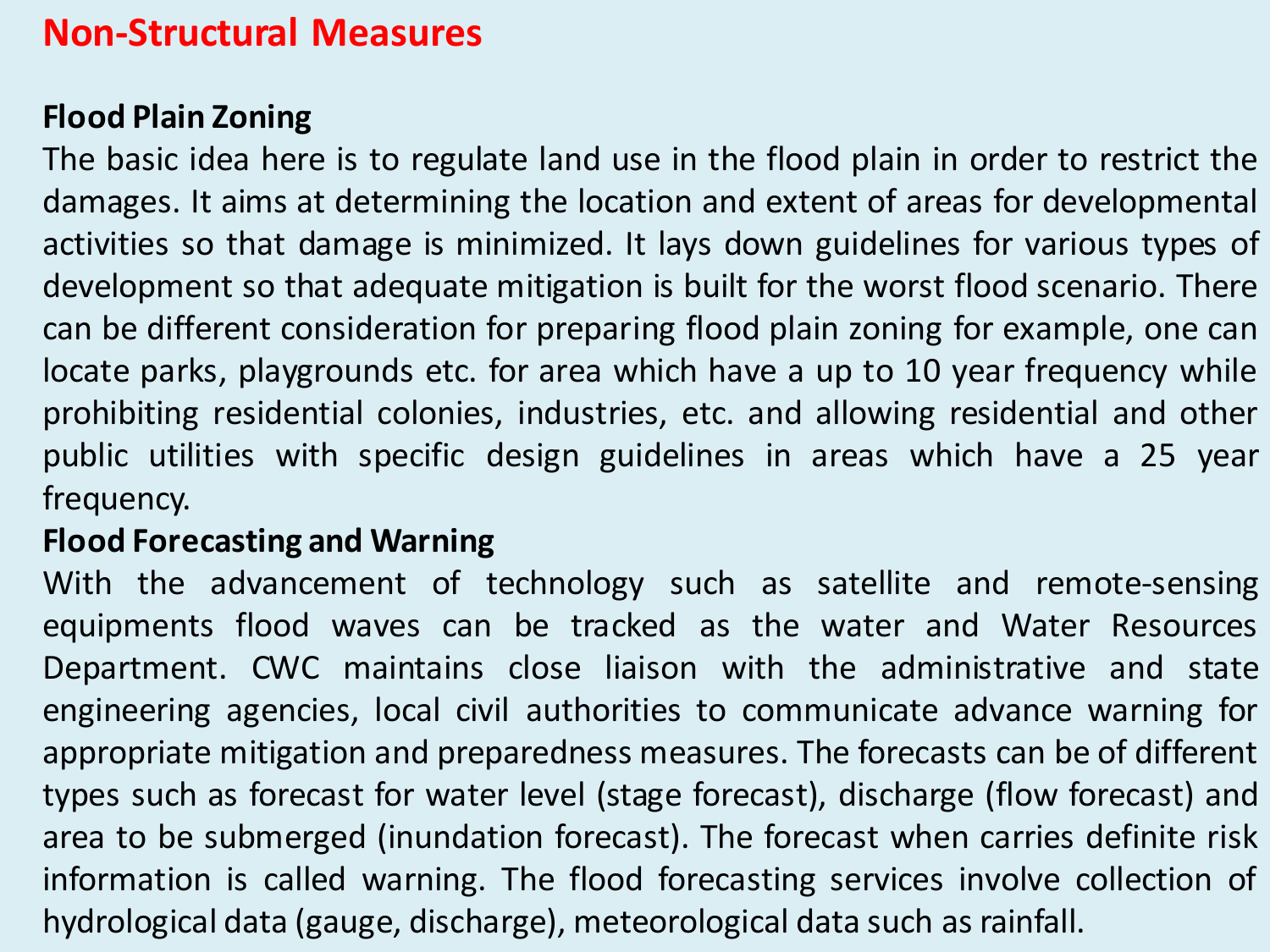#### **Flood Proofing**

These are measures designed to minimize the impact when flood water comes such as raised platform for shelter to population, cattle etc., raised platform for drinking water hand pumps, bore wells above flood level, house/building architecture, provision for relocating vial installation such as communication, power etc.

#### **Government Initiatives for flood management:**

Recognising the gravity of the risk and vulnerability of India to floods, the NDMA, initiated a series of consultations with the various stakeholders to develop guidelines for strengthening the existing arrangements for flood preparedness, mitigation, and post-flood emergency response, relief, rehabilitation and reconstruction. The state governments are to set up State Disaster Management Authorities (SDMAs) and State Executive Committees (SECs) to perform similar functions at the state level.